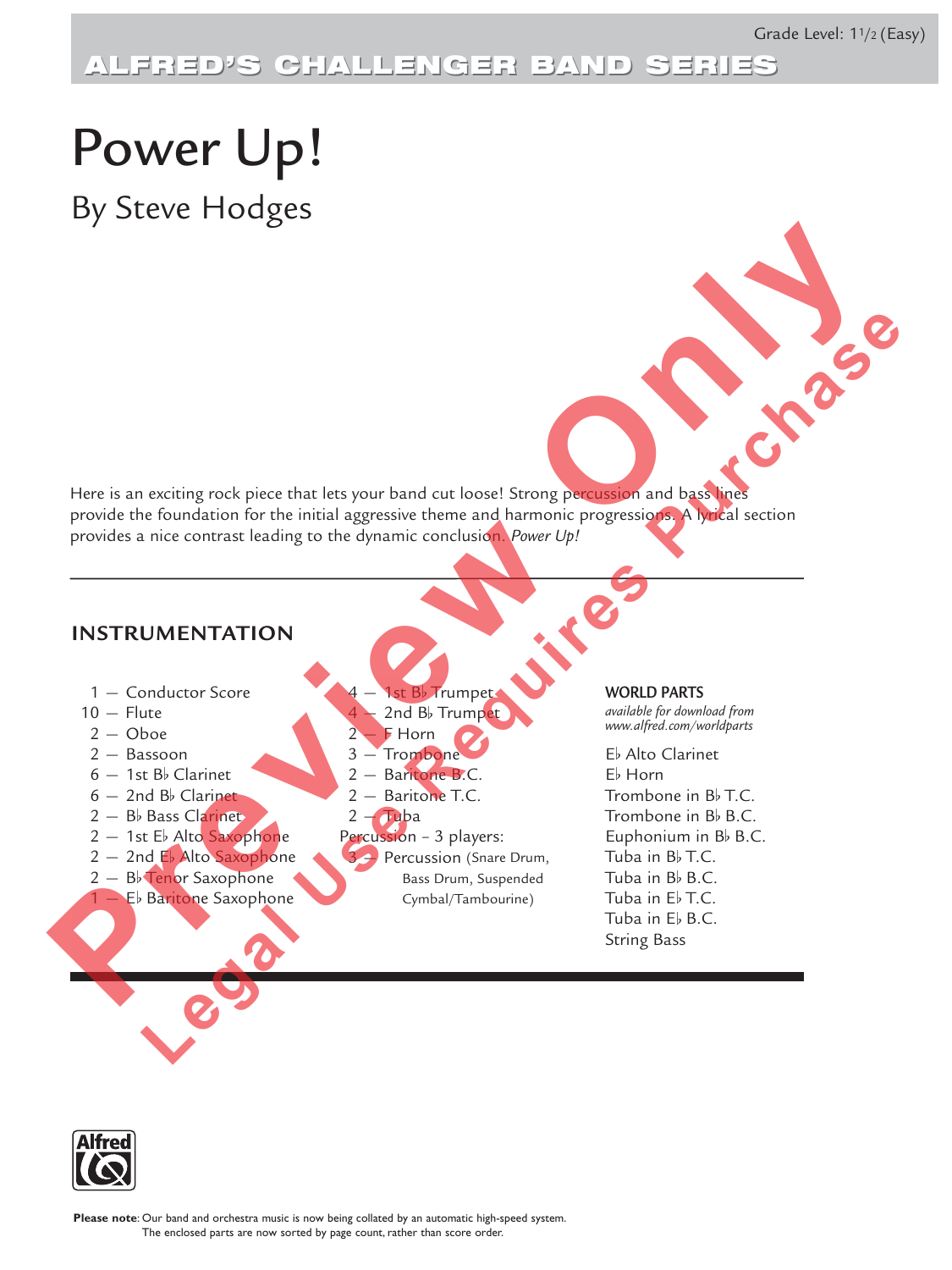**Steve Hodges** 



Purchase a full-length<br>performance recording!<br>**alfred.com/downloads** 

CONDUCTOR SCORE

Duration - 2:10

33827S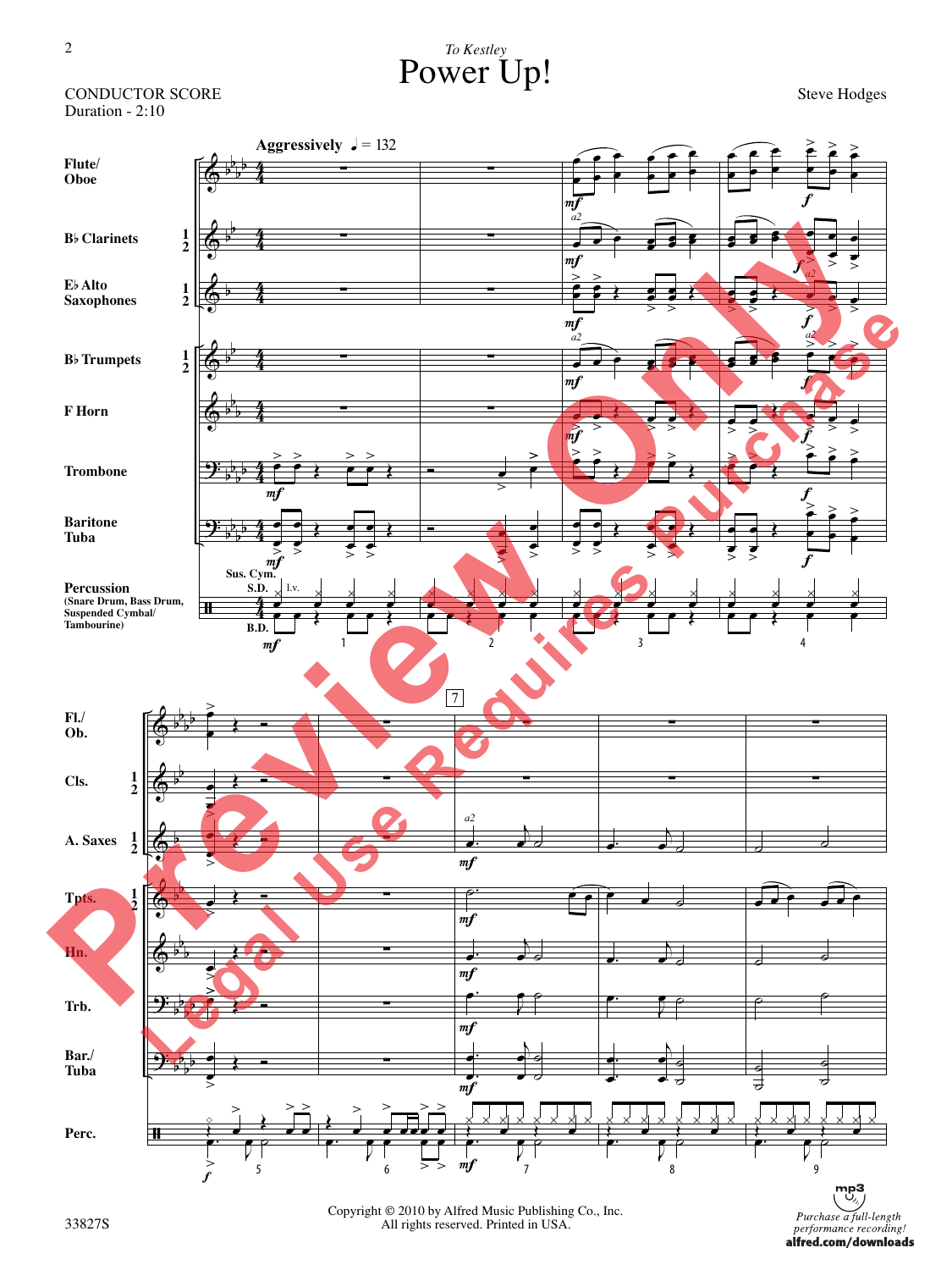



33827S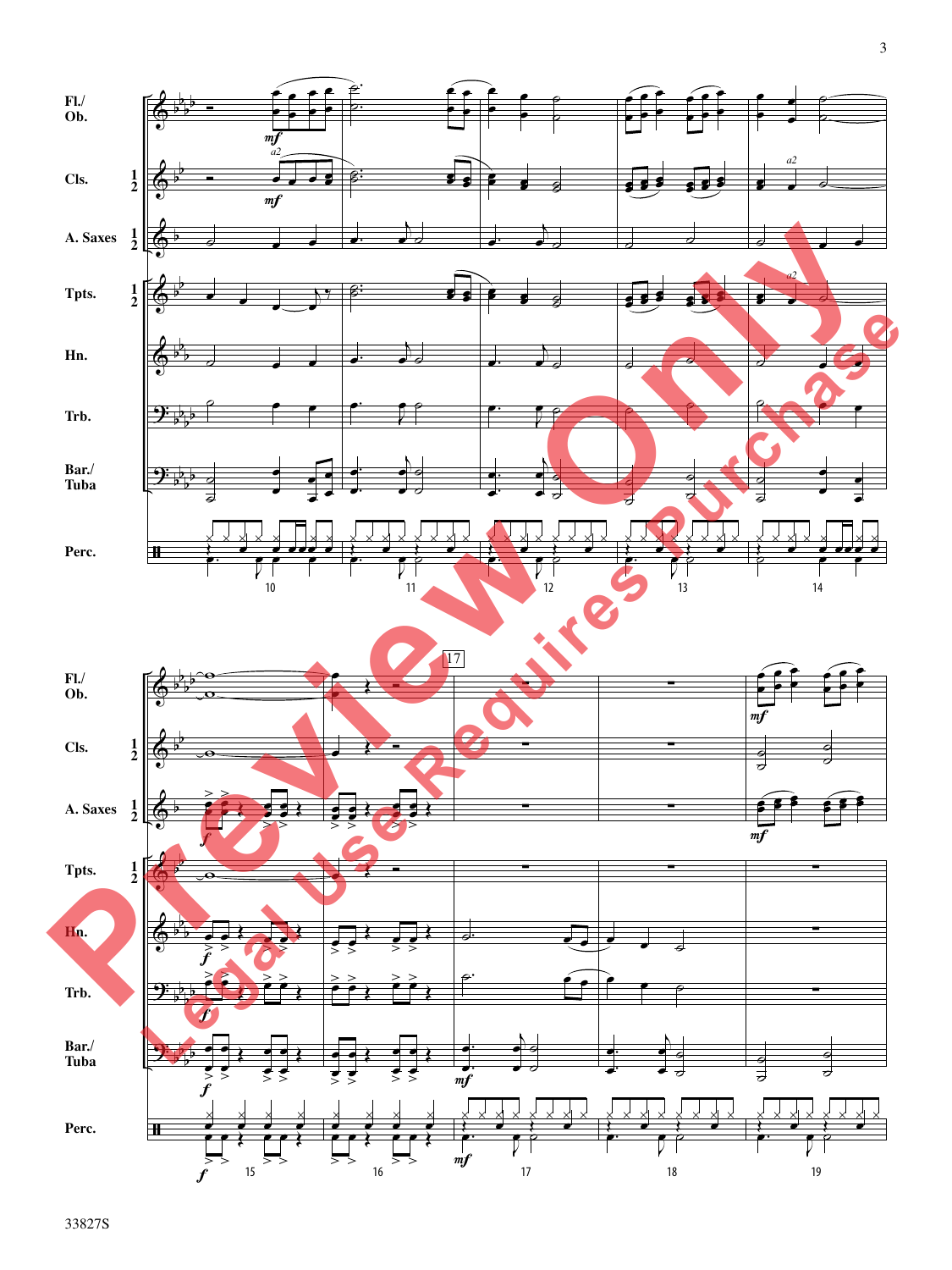



 $\overline{4}$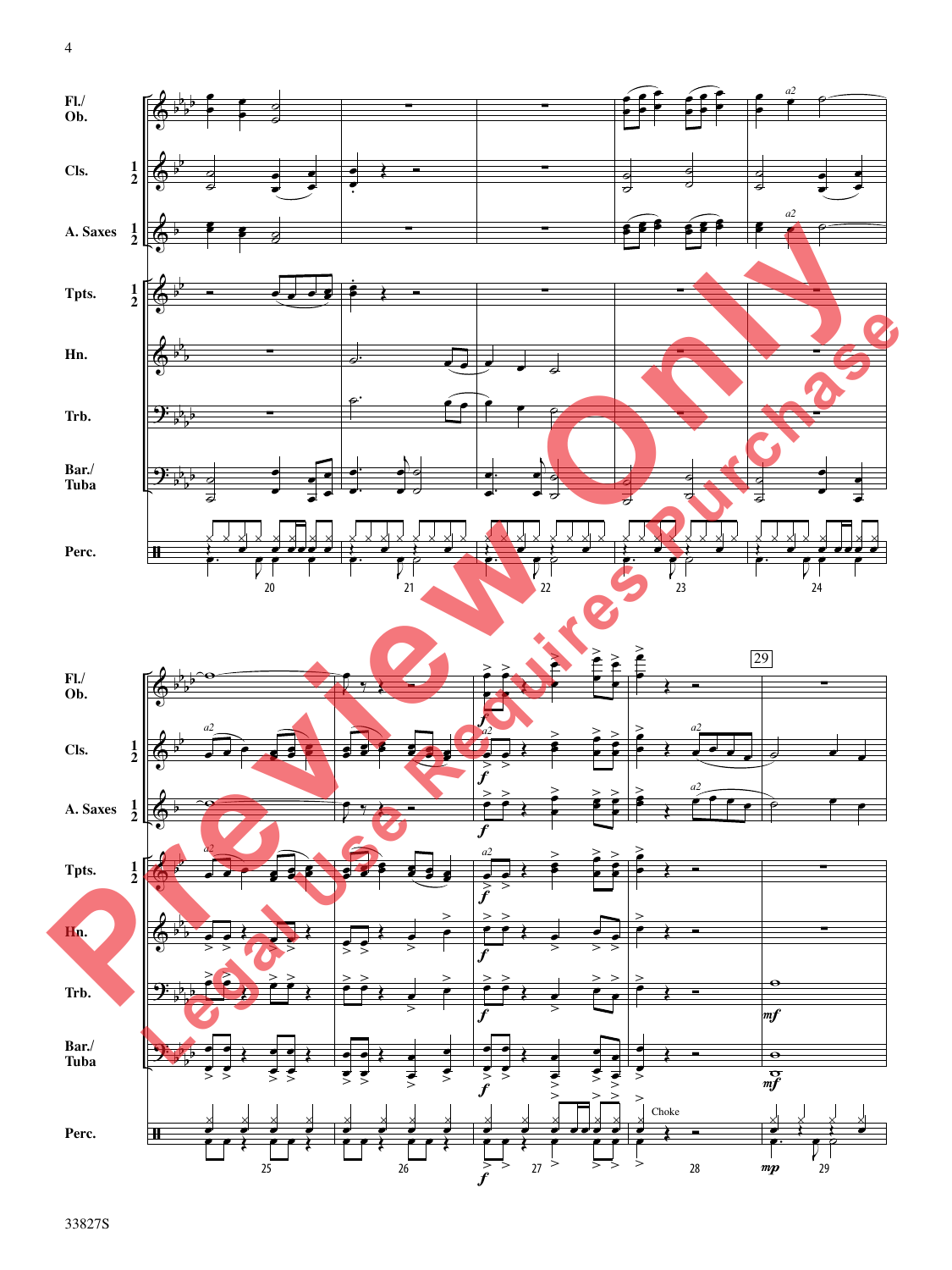



33827S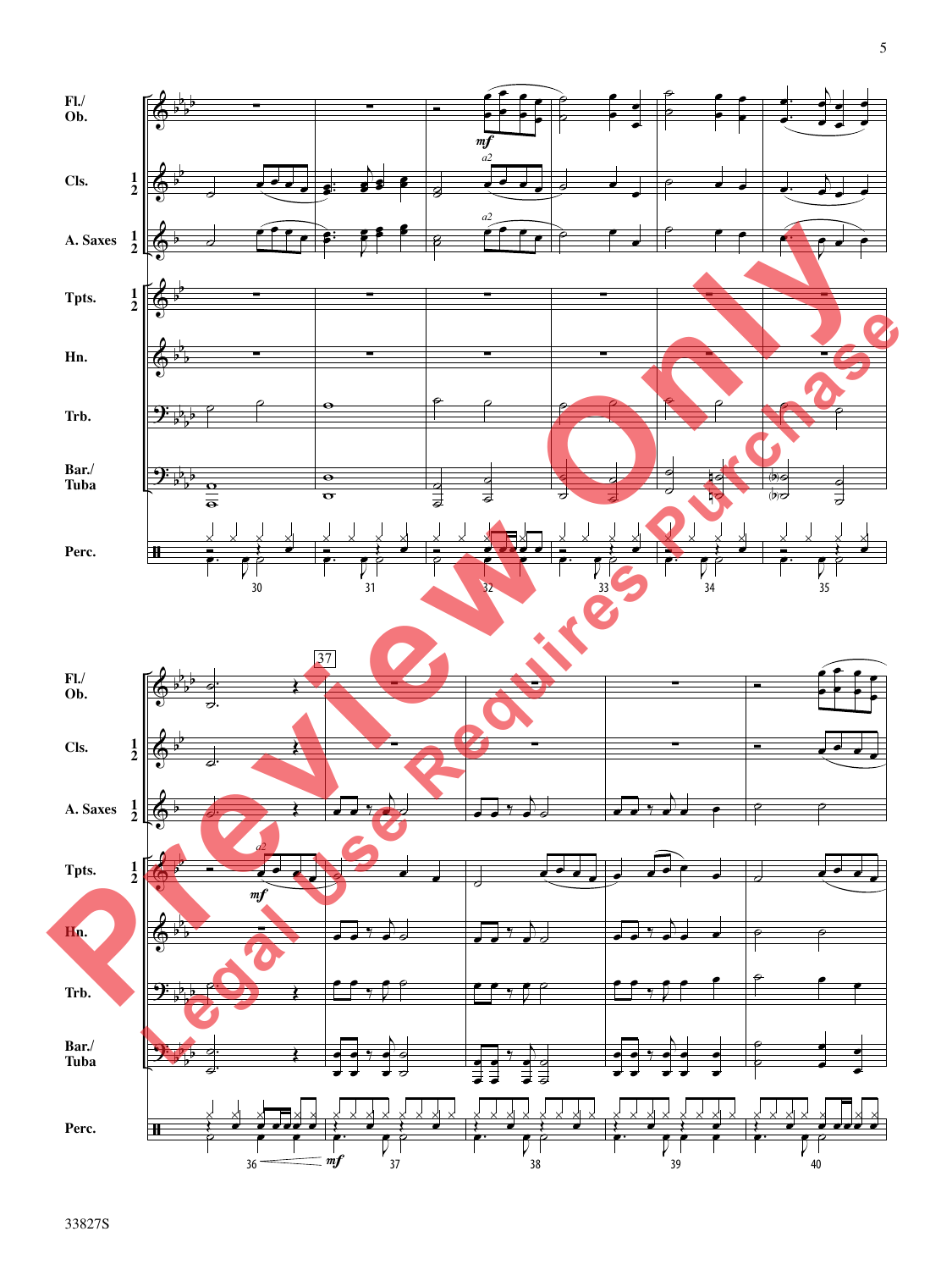



 $m\ddot{f}$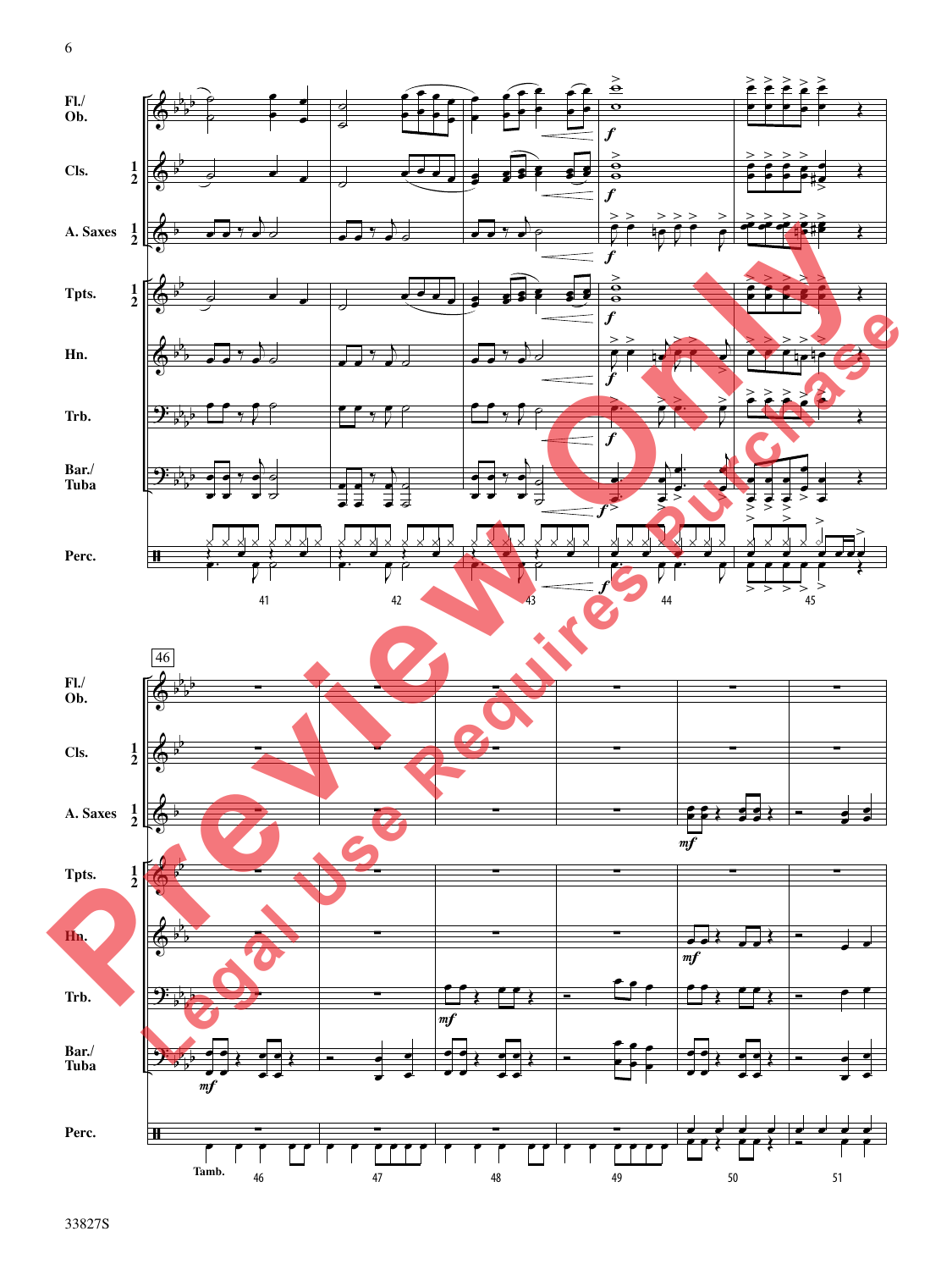